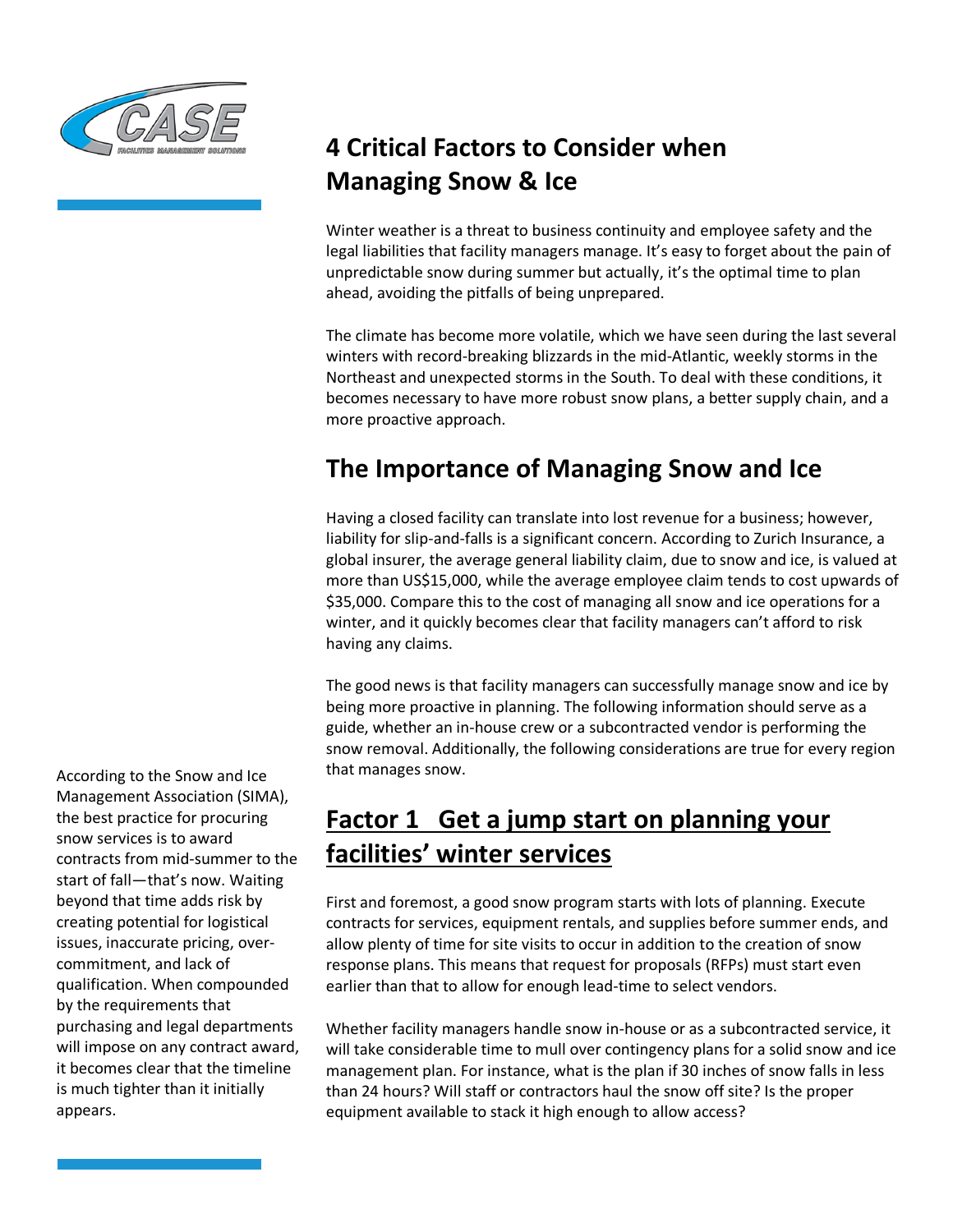## **Factor 2 Create a Communication Plan**

No snow removal program can be successful without a solid communication plan. The communication plan should outline how to pass jobsite details to field crews, how to handle call backs or service requests, and what the escalation process will be. Both operations and end-users should identify key stakeholders for various issues that may arise.

Additionally, your snow removal plan should be documented, widely available, and detail every key factor impacting snow operations. It should contain a map that shows where to place snow piles and consider traffic patterns and drainage. The plan should communicate start and end times for shifts as well as any areas requiring special attention, such as loading docks, emergency entrances, or priority areas.

Creating the plan is not just for the benefit of the crews who will be completing the snow operations. By communicating the plan throughout an organization, anyone who accesses a facility throughout the course of a winter will be able to understand the end goal and work to help achieve the result in a safe and efficient manner. For instance, knowing that certain areas of a parking lot are set aside for snow stockpiling will prevent employees from parking in those spaces, making them less likely to slip and fall on snow that melts and refreezes, while allowing snow crews to more efficiently stack snow by avoiding close contact with vehicles. Achieving total buy-in throughout an organization allows for a better end result.

### **Factor 3 Review Operational, Environmental and Cost Considerations**

If you or your organization have never created a snow and ice management plan, it can be difficult to know where to start. There are many factors to consider, but they tend to fall into the large categories of operations, environmental, and cost considerations.

**Operational concerns** consist of deciding what areas need snow and ice clearing and by what times of day. Determine what will trigger salting or plowing services, and what will trigger services to address snow accumulation. Some facilities will require zero-tolerance programs, while others only need emergency access. Further, there may be concerns about corrosion; certain deicers may be required as a result.

**Environmental concerns** vary greatly from site to site and can often impact where workers stockpile snow or what type of deicer is necessary. Town ordinances may also play a factor. It can be challenging to balance these concerns when they may be in direct conflict with certain operational concerns. Fortunately, there are many new deicers, which help to find better balance between safety and environmental impact.

**Cost considerations** will also impact any decision. While every facility would prefer a completely slip-free environment with constant service and dedicated equipment, this simply isn't a reality for many sites. It is the job of a facility manager to juggle safety, liability, and cost to find the right balance for each facility's unique situation.